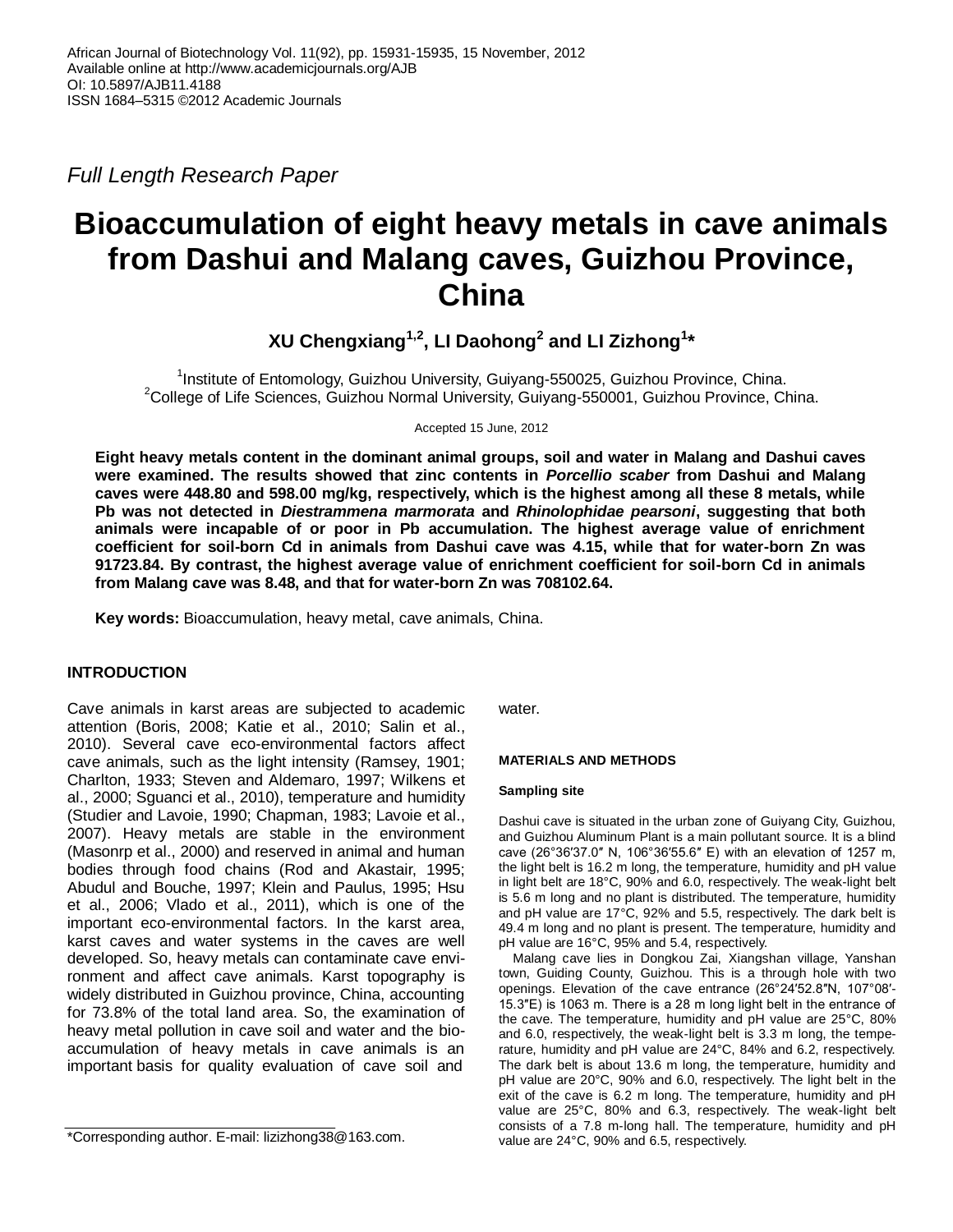| <b>Study object</b>      | Pb      | Cd   | Hg   | As   | Cu     | Cr    | Ni    | Zn     |
|--------------------------|---------|------|------|------|--------|-------|-------|--------|
|                          | (mg/kg) |      |      |      |        |       |       |        |
| Snails I                 | 8.08    | 0.88 | 0.07 | 6.40 | 18.06  | 9.30  | 26.69 | 63.53  |
| Snails II                | 2.50    | 1.10 | 0.11 | 1.33 | 10.10  | 17.21 | 27.75 | 50.25  |
| Porcellio scaber I       | 0.96    | 0.74 | 0.09 | 2.06 | 287.50 | 14.32 | 14.23 | 448.80 |
| Porcellio scaber II      | 9.30    | 0.77 | 0.31 | 0.98 | 166.00 | 12.21 | 12.30 | 598.00 |
| Diestrammena marmorata l | ND      | 0.30 | 0.34 | 1.41 | 37.82  | 10.96 | 1.29  | 128.30 |
| Rhinolophus pearsoni II  | ND      | 0.11 | 0.68 | 1.68 | 9.87   | 31.34 | 4.74  | 84.79  |

**Table 1.** Content of eight heavy metals in dominant animals from Dashui and Malang caves.

I, Dashui cave; II, Malang cave; ND.

## **Enrichment coefficient**

The enrichment coefficient is the ratio of heavy metal content in animals to that in other environmental factors, which is an indicator of heavy metal accumulation in animals. Higher enrichment coefficient of a metal in animal suggests higher absorption capacity of such animal to corresponding heavy metal.

## **Field investigation and indoor sample determination**

We visited Dashui and Malang caves in August, 2008. Visible cave animals seen with naked eyes including mollusks, arthropods and chordates were investigated. Classification of light belts and arrangement of sampling sites are based on our previous work (Xu et al., 2010). 1 kg of mixed soils and 500 ml of dropping water were collected from typical sites of each light belt and taken to the laboratory for examination. Animal species were identified and classified microscopically in the laboratory. Heavy metal contents in soil, water and animal were determined with AA800 atomic absorption spectrometry and 6300 atomic fluorescence spectrometry. Eight heavy metal elements listed in the Environmental Quality Standard for Soils in China including mercury (Hg), cadmium (Cd), lead (Pb), chromium (Cr), arsenic (As), zinc (Zn), copper (Cu) and nickel (Ni) were examined in the current study.

# **RESULTS**

# **Heavy metal contents in animals**

Snails, *Porcellio scaber* and *Diestrammena marmorata* from Dashui cave, and snails, *P. scaber* and *Rhinolophus pearsoni* from Malang cave were used for analysis (Table 1). No Pb was detected in *D. marmorata* and *R. pearsoni*. The contents of Zn and Cu were high. The contents of Pb and Cd in animals were very low. The contents of different elements in the same animal group from different caves were different. For example, Zn content in snails from Dashui cave was the highest, followed by Ni, Cu, Cr, Pb, As, Cd and Hg, respectively, while the ranking of different elements in snails from Malang cave was Zn, followed by Ni, Cr, Cu, Pb, As, Cd and Hg, respectively. The content of same element in the same animal group also differed in different caves. For example, Pb content in *P. scaber* from Dashui cave was 9.30, while that from Malang cave was 0.96.

# **Heavy metal contents in soils**

The contents of eight heavy metals in soil samples of different belts from Dashui and Dalang caves were measured (Table 2). The content of same element in soil sample from different light belts of different caves differed. For example, Hg content in the light belt of Dashui cave was the highest, followed by weak-light belt and dark belt, while the highest Hg content in Malang cave was observed in the light belt, followed by dark belt and weak-light belt, respectively. The content of different element in the same light belt of different caves differed even greatly. For example, the ranking in the dark belt of Dashui cave was  $Zn > Cu > Pb > Ni > Cr > As > Hg > Cd$ , while that in Malang cave was  $Zn > Cr > Ni > Cu > Pb >$  $As > Cd$  Hg. As seen from the average value of each element in the three light belts of both caves, it was above the corresponding background value in China, which probably was correlated with heavy metal contamination in surrounding area outside the caves. In particular, the contents of Zn, Cu, Pb and Hg in Dashui cave were much higher than those in Malang cave. A possible reason may be that Dashui cave lies in city zone, and there is a pollutant source, Guizhou Aluminum Plant in this zone.

## **Heavy metal contents in water**

Heavy metal contents in water samples were determined (Table 3). Except for Cr element, other seven heavy metal elements were all detected in water samples. The content of same element in water in the same light belt of different cave was different. For example, Pb content in light belts of Dashui and Malang caves were 8.17 and 3.41, respectively. Pb content in the former was 2.39 higher than that in the latter; Zn content in light belts of Malang and Dashui caves were 1.97 and 0.77, respecttively, and the content in former was 2.56 times higher than that in the latter. The ranking of average of heavy metal contents in the three light belts in Dashui cave was Ni>Pb>As>Cu>Zn>Cd>Hg, while that in Malong cave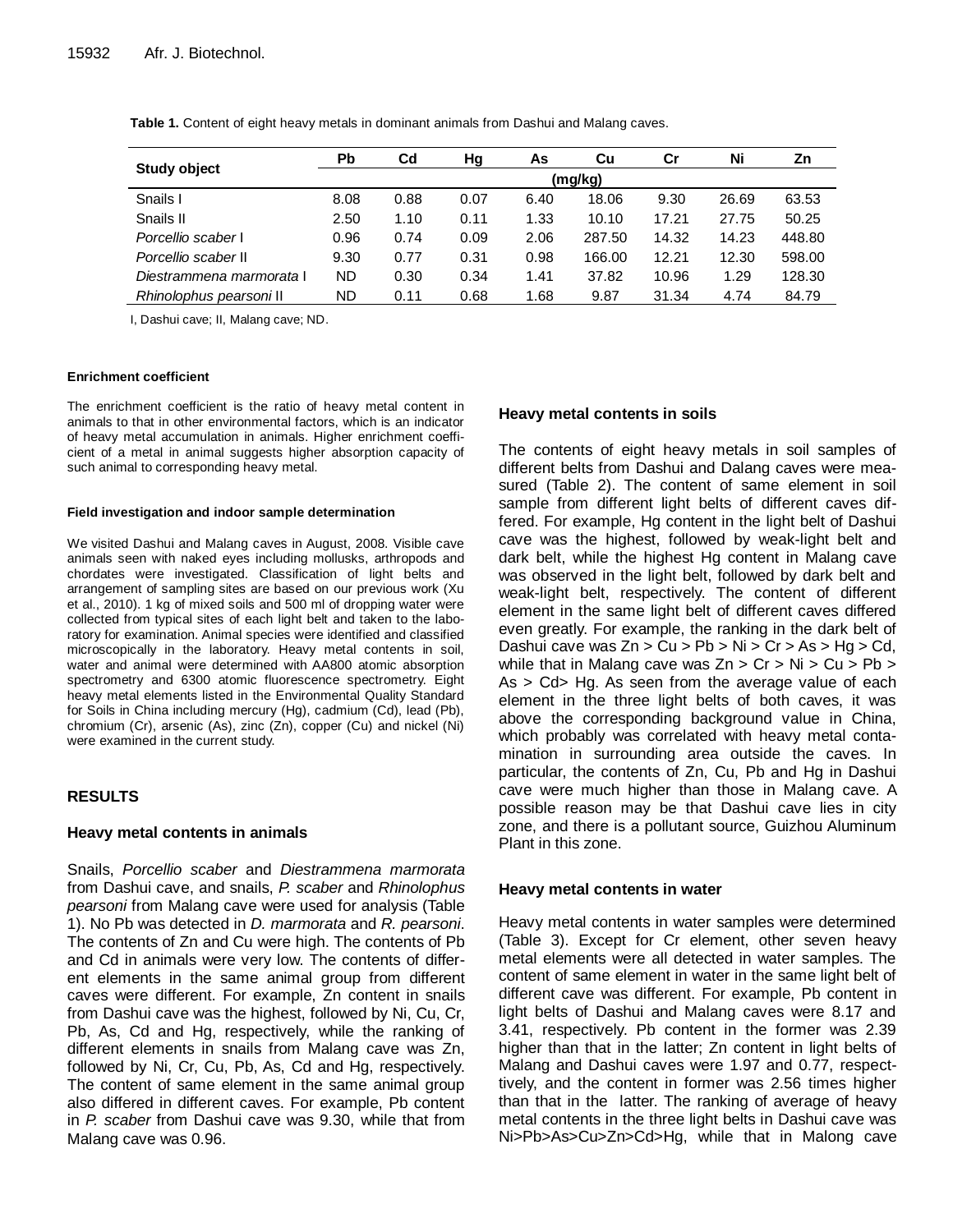| <b>Study object</b> | Pb      | Cd   | Hq   | As    | Cu     | Cr    | Ni    | Zn     |
|---------------------|---------|------|------|-------|--------|-------|-------|--------|
|                     | (mg/kg) |      |      |       |        |       |       |        |
| Light belt I        | 42.95   | 0.13 | 0.20 | 30.17 | 60.53  | 37.32 | 26.96 | 284.10 |
| Light belt II       | 12.91   | 1.15 | 0.40 | 4.88  | 30.47  | 14.70 | 34.60 | 140.20 |
| Weak-light belt I   | 6.31    | 0.15 | 0.86 | 23.62 | 180.10 | 38.54 | 79.60 | 568.60 |
| Weak-light belt II  | 13.70   | 1.84 | 0.03 | 6.70  | 6.70   | 49.54 | 61.66 | 207.10 |
| Dark belt I         | 56.11   | 0.40 | 1.61 | 17.58 | 130.90 | 35.86 | 51.69 | 259.60 |
| Dark belt II        | 22.91   | 2.51 | 0.28 | 12.64 | 30.82  | 68.63 | 58.00 | 121.10 |
| Average value I     | 35.12   | 0.23 | 0.89 | 23.79 | 123.84 | 37.24 | 52.75 | 370.77 |
| Average value II    | 16.51   | 1.83 | 0.24 | 8.07  | 22.66  | 44.29 | 51.42 | 156.13 |

**Table 2.** Contents of eight heavy metals in soil samples from in Dashui cave and Malang cave.

I, Dashui cave; II, Malang cave; ND, not detected.

| <b>Study object</b> | <b>Pb</b>   | C <sub>d</sub> | Hg   | As   | Cu   | Cr        | Ni    | Zn   |  |  |
|---------------------|-------------|----------------|------|------|------|-----------|-------|------|--|--|
|                     | $(\mu g/L)$ |                |      |      |      |           |       |      |  |  |
| Light belt I        | 8.17        | 0.76           | 0.14 | 6.43 | 1.70 | <b>ND</b> | 8.18  | 0.77 |  |  |
| Light belt II       | 3.41        | 0.45           | 0.21 | 9.49 | 0.86 | <b>ND</b> | 12.00 | 1.97 |  |  |
| Weak-light belt I   |             |                |      |      |      |           |       |      |  |  |
| Weak-light belt II  | 3.21        | 0.45           | 0.32 | 4.08 | 1.01 | <b>ND</b> | 7.60  | 0.43 |  |  |
| Dark belt I         | 6.06        | 0.27           | 0.29 | 1.22 | 1.21 | <b>ND</b> | 13.27 | 0.85 |  |  |
| Dark belt II        |             |                |      |      |      |           |       |      |  |  |
| Average value I     | 7.12        | 0.52           | 0.21 | 3.83 | 1.46 | <b>ND</b> | 10.73 | 0.81 |  |  |
| Average value II    | 3.31        | 0.45           | 0.27 | 6.79 | 0.94 | <b>ND</b> | 9.80  | 1.20 |  |  |

**Table 3.** Content of eight heavy metals in water samples from Dashui and Malang caves.

I, Dashui cave; II, Malang cave; ND, not detected ─: No sample.

was Ni > As> Pb> Zn> Cu> Cd> Hg. Ni content in water sample was high, which was different from that in soil samples (Zn content was high in soil sample). Hg content in water sample was usually very low, similar to that in soil samples.

## **Bioaccumulation of heavy metals**

As seen from the enrichment coefficient of soil-born heavy metals of cave animals (Table 4), the enrichment coefficient of different element in the same cave was different. The enrichment coefficient of Cd (4.15) was the highest in Dashui cave, while that of arsenic (0.13) was the lowest. The ranking of the eight heavy metals was Cd  $> Cu > Zn > Ni > Cr > Hg > Pb > As.$  The enrichment coefficient of other seven elements was below 1 except for Cd. The enrichment coefficient of Cu (8.48) was the highest in Malang cave, while that of arsenic was the lowest (0.18). The ranking of these eight heavy metals was  $Cu$  >  $Hg$  >  $Zn$  >  $Cd$  >  $Pb$  >  $Ni$  >  $Cr$  > As. The enrichment coefficient of Cu, Hg and Zn of cave animals was above 1. The enrichment coefficient of the same element in animals from different cave differed greatly. For example, Cd bioaccumulation in animals from Dashui and Malang caves were 4.15 and 0.45, respectively. The former was 8.83 times higher than the latter. Cu and Hg bioaccumulation of animals from Malong cave was 8.48 and 4.35, while that of animals from Dashui cave was 0.73 and 0.22, respectively. The enrichment coefficient of Cu and Hg in the former was 11.62 and 19.77 times higher than that in the latter.

Cr was not detected in water samples (Table 5). Therefore, the enrichment coefficients of Cr of these animal groups were null. As seen from the average value, the highest enrichment coefficient was Zn in animals from Dashui and Malong caves, 91723.84 and 708102.64, respectively. The enrichment coefficient of different heavy metals in the same animal groups from the same cave differed greatly. For example, the enrichment coefficient of Zn in snails from Dashui cave was 32506.49, while for Hg was 500.00. The former was 65.01 times higher than the latter. The ranking of seven heavy metals were Zn > Cu>Ni>Cd>As>Pb>Hg. The enrichment coefficients of Cu and As in *P. scaber* from Malang cave were 164356.44 and 240.20, respectively. The former was 584.25 times higher than the latter, and the ranking of seven heavy metals was Cu>Zn>Pb>Cd>Ni>Hg>As. The enrichment coefficient of the same heavy metal element in the same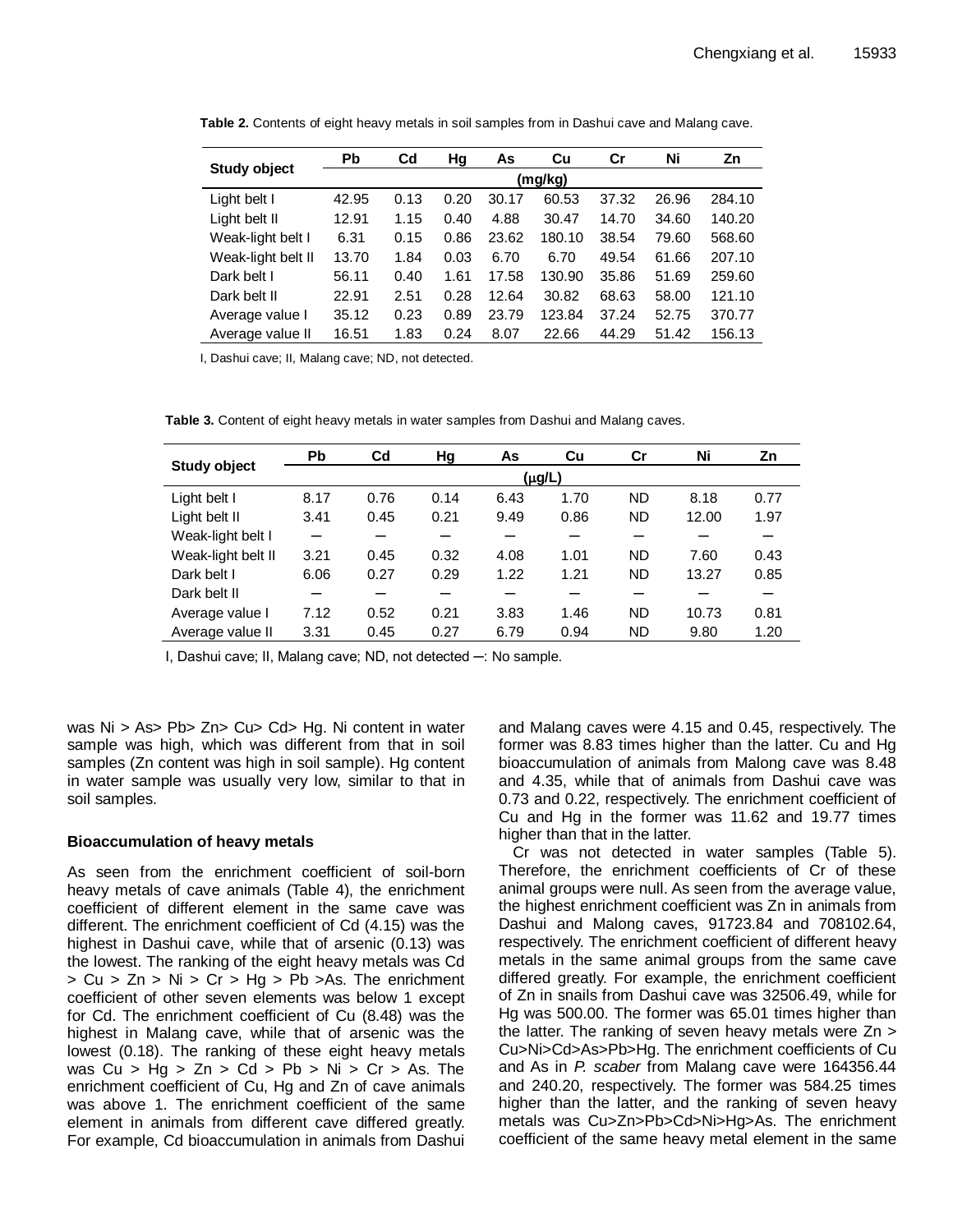| <b>Study object</b>      | Pb   | $_{\rm Cd}$ | Hg    | As   | Cu    | Cr   | Ni   | Zn   |
|--------------------------|------|-------------|-------|------|-------|------|------|------|
| Snails I                 | 0.19 | 6.77        | 0.35  | 0.21 | 0.30  | 0.25 | 0.99 | 0.22 |
| Snails II                | 0.19 | 0.96        | 0.28  | 0.27 | 0.33  | 1.17 | 0.80 | 0.36 |
| Porcellio scaber I       | 0.15 | 4.93        | 0.10  | 0.09 | 1.60  | 0.37 | 0.18 | 0.79 |
| Porcellio scaber II      | 0.68 | 0.42        | 10.33 | 0.15 | 24.78 | 0.25 | 0.20 | 2.89 |
| Diestrammena marmorata l | ND   | 0.75        | 0.21  | 0.08 | 0.29  | 0.31 | 0.02 | 0.49 |
| Rhinolophus pearsoni II  | ND   | 0.04        | 2.43  | 0.13 | 0.32  | 0.46 | 0.08 | 0.70 |
| Average value I          | 0.17 | 4.15        | 0.22  | 0.13 | 0.73  | 0.31 | 0.40 | 0.50 |
| Average value II         | 0.44 | 0.47        | 4.35  | 0.18 | 8.48  | 0.29 | 0.36 | 1.32 |

**Table 4.** [Enrichment coefficients](http://dict.cnki.net/dict_result.aspx?searchword=%e5%af%8c%e9%9b%86%e7%b3%bb%e6%95%b0&tjType=sentence&style=&t=enrichment+coefficient) of eight soil-borne heavy metals in dominant animals from Dashui and Malang caves.

I, Dashui cave; II, Malang cave; ND, not detected.

**Table 5.** [Enrichment coefficients](http://dict.cnki.net/dict_result.aspx?searchword=%e5%af%8c%e9%9b%86%e7%b3%bb%e6%95%b0&tjType=sentence&style=&t=enrichment+coefficient) of eight water-borne heavy metals in dominant animals from Dashui and Malang caves.

| <b>Study object</b>     | Pb      | $_{\rm Cd}$ | Hg      | As      | Cu        | Cr | Ni      | Zn         |
|-------------------------|---------|-------------|---------|---------|-----------|----|---------|------------|
| Snails I                | 988.98  | 1157.89     | 500.00  | 995.33  | 10623.53  | ND | 3262.84 | 32506.49   |
| Snails II               | 733.14  | 2444.44     | 523.81  | 146.35  | 11744.19  | ND | 2312.50 | 25507.61   |
| Porcellio scaber I      |         |             |         |         |           |    |         |            |
| Porcellio scaber II     | 2897.20 | 1711.11     | 968.75  | 240.20  | 164356.44 | ND | 1564.89 | 1390697.67 |
| Diestrammena marmoratal | ND      | 1111 11     | 1172.41 | 1155.74 | 31256.20  | ND | 97.21   | 150941.18  |
| Rhinolophus pearsoni II |         |             |         |         |           |    |         |            |
| Average value I         | 988.98  | 1134.50     | 836.21  | 1075.54 | 20939.87  | ND | 1680.03 | 91723.84   |
| Average value II        | 1815.17 | 2077.76     | 746.28  | 190.18  | 88050.32  | ND | 1938.70 | 708102.64  |

I, Dashui cave; II, Malang cave; ND, not detected.

animal group from different cave also differed. For example, the enrichment coefficient of As in snails from Dashui and Malang caves were 995.33 and 146.35, respectively. The former was 5.80 times higher than the latter. As seen from the enrichment coefficients of different heavy metal elements in different animal groups, the enrichment coefficients of Cd, Cu, Ni and Zn in snails were all above 1000, and those of Pb, Cd, Cu, Ni and Zn in *P. scaber* were also above 1000. The enrichment coefficients of Cd, Hg, As, Cu and Zn in *D. marmorata* were also above 1000.

## **DISCUSSION**

The investigation of heavy metal content in cave animals, cave soil and cave water facilitates the understanding of the condition and degree of heavy metal contamination in the whole cave. The current study provides scientific evaluation for the cave environment. Heavy metal contents in the main animal groups, soil and water samples from Dashui and Malang caves shows that Pb was not detected in *D. marmorata* and *R. pearsoni*, suggesting that these two animal species are incapable of or poor in Pb accumulation. As seen from the average value of three light belts in two caves, metal content of each element is above the background value for soils in China, which is probably correlated with the types of rocks and parent materials of cave soils. Because the parent rock of soil is dolomite inside the carbonate rocks, the main chemical components are carbonates. Carbonate ore easily react with  $CO<sub>2</sub>$  in the presence of water, and cause dissolution and leaching. The relatively accumulated ferric oxide in the soil helps to enrich microelements (Zhu and Yin, 1984), which improves dramatically heavy metal contents in dolomite soils. In addition, it may be correlated with heavy metal pollution outside the cave.

Although, both caves are slightly polluted in terms of heavy metal contents, the household water and irrigation water of farmland for villagers living in remote karst area are directly or indirectly from the cave. Studies on heavy metal pollution in karst caves are non-negligible, especially in mountain areas with widely distributed karst topography and less industry and mining.

Studies of heavy metal pollution in karst caves are of important theoretical and practical significance for the protection of cave environment and animals.

## **ACKNOWLEDGEMENT**

The authors are grateful to National Science Foundation of China (No. 31060287 and 31160097) and Technology Foundation of Guizhou Province, China (No. J-2008- 2013) for providing financial support for this research.